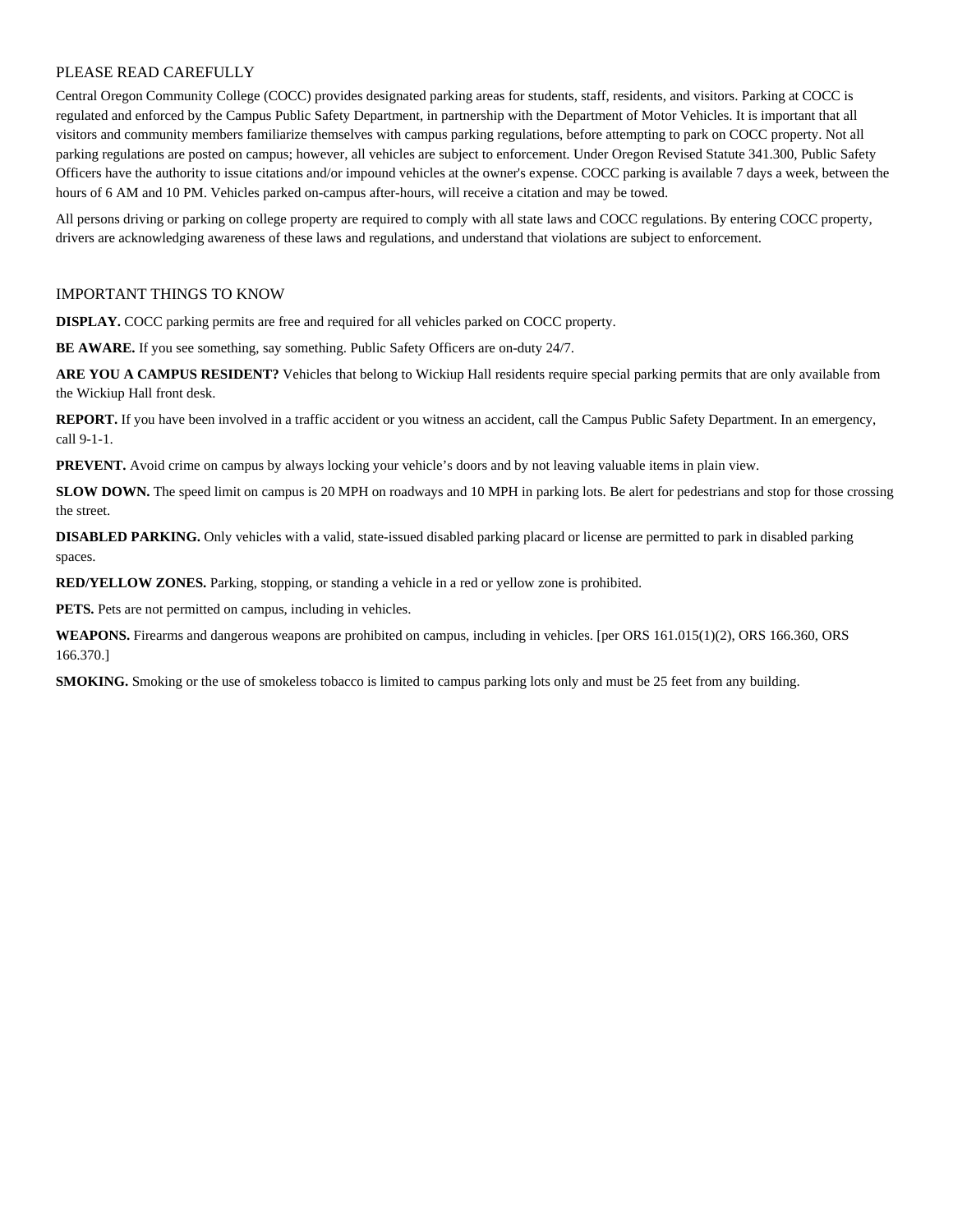# Central Oregon Community College TRAFFIC/PARKING REGULATIONS

# 2019-2020

# SECTION A REGISTRATION & PERMITS

## PARKING PERMITS

- A. Parking permits are free of charge.
- B. Permits are required 7 a.m. to 5 p.m. seven days a week, in student permit required parking lots.
- C. Staff and students must register all vehicles brought onto college property.
- D. New license plates obtained for vehicles already registered need to be updated with the Campus Public Safety Department, within three business days.
- E. Permits are to be permanently affixed to the exterior of motor vehicles so that they are clearly visible on the driver's side rear bumper or window. Motorcycles and motor scooters must display the permit in such a manner that is easily visible. Permits shall not be affixed upsidedown, nor sideways. (Note: permits may later be removed with a hair dryer or cleaning solution.)
- F. Failure to display a parking permit, and the improper display of permits, constitutes a violation by the operator of the vehicle. Taping or clipping of the permit to the vehicle is not considered permanently displayed.
- G. Should a parking permit become mutilated or obliterated in any way, a new vehicle permit must be obtained.
- H. Parking permits are not transferrable from person to person, nor vehicle to vehicle. If a vehicle is sold, traded, or becomes inoperable, it is the vehicle owner's responsibility to remove the permit and contact the Campus Public Safety Department for a new permit, within 24 hours.
- I. Temporary permits are available for visitors, staff, or students, when not using a permitted vehicle. Contact the Campus Public Safety Department for further details.

## CARPOOL PERMITS

- A. Reserved carpool parking spaces are available for anyone who registers with the carpool program, through the Campus Public Safety department. When parked in a designated carpool space, the vehicle must display a current carpool permit, display a current COCC parking permit and at least two people must arrive in the car, at the time it is parked.
- B. Each carpool group must submit a completed Carpool Registration Form (available in the Campus Public Safety Office) to the Campus Public Safety Department, before permits are issued to the participants, and before the participants may use the reserved carpool spaces on campus.
- C. In the event that a carpool participant does not meet the minimum requirement of two people sharing in their commute on any given day, the participant is not permitted to park in a reserved carpool space. Using the hang tag to park in a carpool space, when traveling alone, defies the spirit of the program and is grounds for immediate loss of program privileges and related parking fines.

### SECTION B

# TRAFFIC & PARKING REGULATIONS

### GENERAL STATEMENT

- A. For the purpose of these regulations, the term "motor vehicle" includes automobiles, trucks, motorcycles, motor scooters, motor bikes and any other motor-powered method of transportation.
- B. COCC assumes no responsibility for the care and/or protection of any vehicle or its contents at any time during which it is operated or parked on any college property. Vehicles should be locked when parked on campus. Valuables (handbags, wallets, stereo & camera equipment, phones, etc.) should not be left in plain view, inside the vehicle.
- C. The individuals to whom the permit is issued or registered shall be responsible for all parking/traffic violations of the vehicle, regardless of who is operating the vehicle. The permit holder shall advise all drivers of the vehicle, of the College's policies regarding campus traffic and parking — particularly where the vehicle is authorized to park.
- D. A campus visitor is any person other than staff or students, parking a non-registered vehicle on campus. At no time are staff and students considered visitors for the purposes of parking a vehicle on campus.
- E. All state and local laws governing movement, operation, and parking of vehicles shall apply on college property. On special occasions and in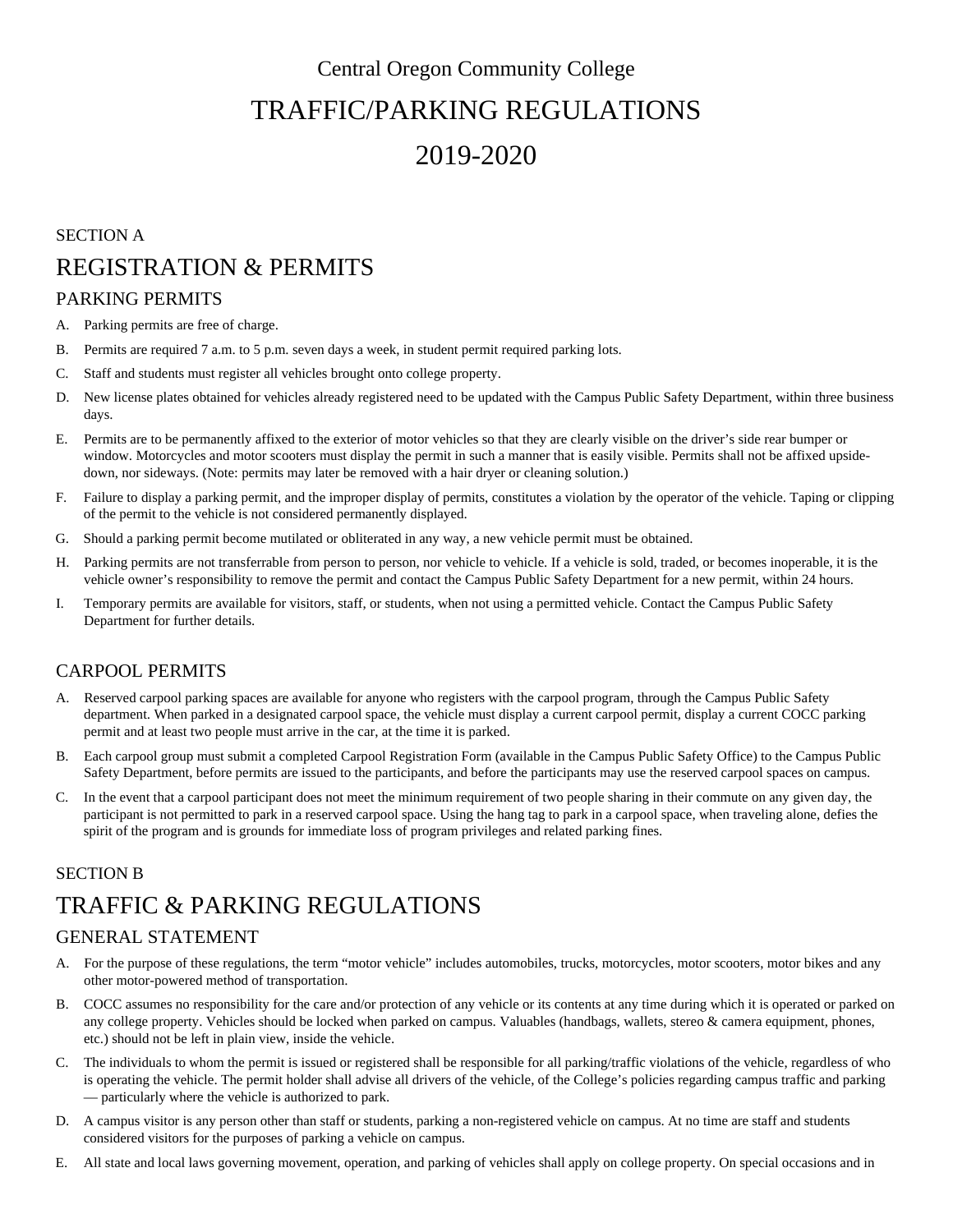emergencies, parking and traffic limitations may be imposed by the college as required by the conditions which prevail.

- F. All accidents involving moving vehicles which occur on college property must be reported immediately to the Campus Public Safety Department.
- H. Driving and parking on college property is a privilege, not a right. This privilege may be revoked by the Campus Public Safety Department.

### PARKING INFORMATION

- A. The responsibility for finding a legal parking space rests with the motor vehicle operator. Lack of space is not considered a valid reason for violation of parking regulations. Parking is allowed in designated spaces only.
- B. On the Bend campus, marked visitor parking spaces are available in Boyle Education Center Lot G1, Metolius Lot B15 and Mazama Lot F6. Additionally, campus parking permits are not required in parking lots D1, D3, D4, G3, G4, and H2 (see parking map). Visitors parking on campus in other locations must display a valid visitor parking permit, issued by a college department or the Information Booth, located in the Boyle Education Center. Visitor permits shall be displayed on the driver's side of the vehicle's dashboard. Campus visits by 20 or more guests should be reported to the Campus Public Safety Department, prior to arrival. Visitor parking is available on COCC's other campuses, and is marked with signage.
- C. Student parking areas are indicated by parking signs and/or by designations on the campus map. Each person driving a vehicle on campus is responsible for becoming familiar with the map and the proper parking areas.
- D. Staff and visitor parking spaces may be delineated by signs only, and may not be visible on the parking map. Alternatively, some staff lots and permit-required areas may not be delineated by signage and may only be visible on the parking map.
- E. Wickiup Hall residents are required to display current resident permits. Resident permits begin with the letter "R." Resident permits allow for overnight parking in the I1, I2, I3, I4, F2, F3, F4 and F6 lots. Vehicles parked overnight in any other location are subject to citation, and/or towing (even with an "R" permit displayed). Resident permits are free and can ONLY be obtained at the Wickiup Hall front desk.
- F. Additional Prohibited Parking:
	- 1. Along a curb, anywhere on campus other than designated parking spaces.
	- 2. Fire zones, no parking zones, zones for disabled parking, service vehicle only spaces, red curbs and yellow curbs.
	- 3. Non-designated parking areas (non-paved or graveled areas, excluding B12 landscaped areas, painted walkways, etc.).
	- 4. Other illegal parking as designated on the campus map or by signs and painted areas.
	- 5. No parking on campus roadways or natural areas.
- G. Vehicles remaining on college property more than 48 hours, may be removed at the owner's expense. If a vehicle becomes inoperable, or to request permission to park overnight, contact the Campus Public Safety Department.
- H. College Way, on the Bend campus, is a city street and is governed by city traffic laws. Citations received for violations on College Way are payable to the City of Bend. Reduce speed when negotiating speed bumps on College Way.
- I. ADA spaces are available for anyone with state disabled license plates/state ADA parking permit when used lawfully. Vehicles displaying these plates/permits must be driven by the disabled person or have the disabled person as a passenger. If ADA stalls are full, you are permitted to park in any lawful parking stall regardless of limitations (staff, visitor, etc.) while displaying placard. Temporary permits issued by the College do not allow for parking in ADA marked stalls.
- J. At no time may a bicycle be locked to any fixture other than a bicycle rack. No permit is required, but licenses for theft prevention are recommended and may be obtained from the City of Bend Police Department. Bicycle racks are provided at the following locations:
	- Boyle Education Center Pence Hall
	- Culinary Institute Pioneer Hall
	- Health Careers Center Ponderosa Hall
		-

- 
- Library Science Center
- Mazama Recreation Center Wickiup Hall
	-
- Metolius Hall, north of parking lot
- K. Motorcycles, or any other vehicle with a combustible engine, are only permitted to park in designated motorcycle parking spaces or standard parking spaces. Motorcycles parked in ANY other location will be cited and/or impounded. A limited number of motorcycle parking spaces are available at:
	- Alpine Way Grandview Hall
	- B6 parking lot Metolius Hall
	- B9 parking lot Newberry Hall
	- B15 parking lot Ponderosa Hall
- L. Vehicle maintenance is not permitted on college property.
- M. If you have special parking needs, please contact the Campus Public Safety Department.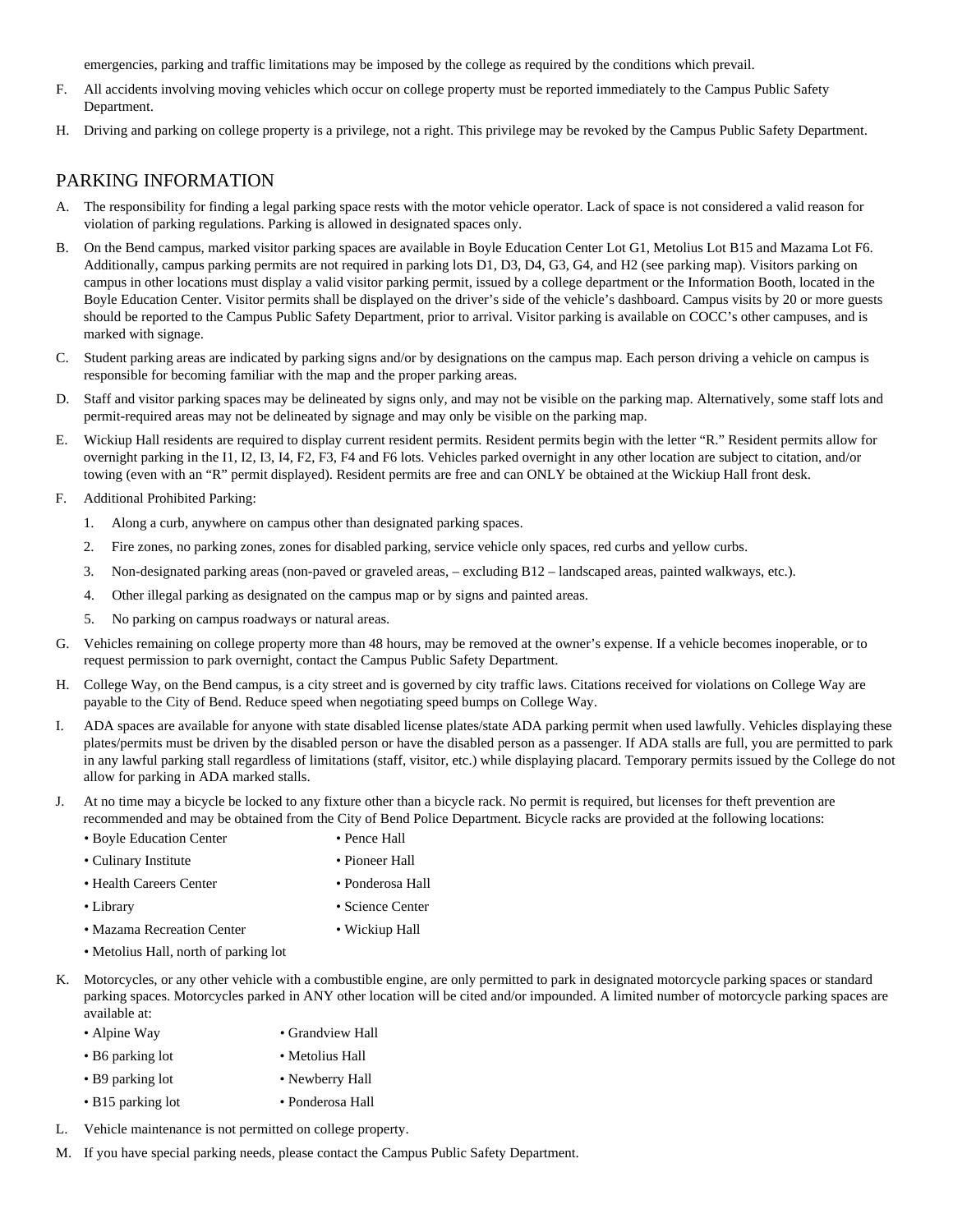- N. Parking on campus between 10 p.m. and 6 a.m., excluding Wickiup Hall residents with a valid resident permit, is not permitted, unless authorized by the Campus Public Safety Department.
- O. Vehicles towing trailers (i.e. flatbed, campers, boats, etc.) or oversized vehicles may park only at the northern-most end of the library lots (parking lot D4).

### III. PARKING REGULATIONS AND CITATION AMOUNTS

- No vehicle shall be parked in a designated staff parking lot or space, at any time, without a staff, service, or authorized temporary parking permit. (\$25)
- No vehicle shall be parked in a visitor parking stall with a student or staff parking permit displayed. (\$25)
- No vehicle shall be parked in a marked yellow zone. (\$35)
- No vehicle shall be parked in an area designated as "fire lane" by signs or curb markings. (\$35)
- No vehicle shall be parked in a parking lot designated as permit required without a current and valid COCC parking permit displayed. (\$25)
- No vehicle shall be parked in an area that is not authorized for parking. (\$30)
- No vehicle shall be parked as to obstruct the normal flow of traffic in parking lots and roadways. (\$30)
- No vehicle shall be parked facing the wrong direction. (\$25)
- No vehicle or person shall disobey a traffic control device. (\$20)
- No vehicle shall improperly display a parking permit, and the permit shall be in the authorized location on the vehicle, as stated in the parking and traffic regulations. (\$25)
- No COCC parking permit shall be displayed on a vehicle for which it is not issued. (\$20)
- No vehicle shall be parked that is in violation of state law, or where prohibited by signs, markings, or other traffic control devices. (\$25)
- No vehicle shall be parked in the roadway, unless authorized. (\$30)
- No vehicle shall be parked in more than one parking space, at any one time, without authorization from Campus Public Safety. (\$25)
- No vehicle shall be parked more than 18" from the wheels to the curb. (\$25)
- No vehicle shall be parked in a landscaped or natural area, not designated or authorized for parking. (\$35)
- No vehicle shall be parked in a resident only parking lot or space, without displaying a current and valid resident parking permit or authorized temporary parking permit. (\$30)
- No vehicle shall be parked on campus between 10 p.m. and 6 a.m. unless authorized by Campus Public Safety or parked in a lot approved for residential parking with an appropriate resident permit displayed. (\$30)
- No vehicle shall be parked in a marked red zone. (\$35)
- No vehicle shall be parked in front of a fire hydrant. (\$35)
- No vehicle shall be parked in an ADA space without a valid, current, state issued permit, license, or placard that is lawfully displayed. (\$150)
- No vehicle shall be parked in an ADA designated loading area adjacent to an ADA parking stall (hash marks). (\$50)
- No vehicle shall be parked under building eaves or immediately next to buildings and structures, unless clearly marked as a parking space. (\$50)

### IV. TRAFFIC REGULATIONS AND CITATION AMOUNTS

- Failure to come to a complete stop at a marked stop sign. (\$35)
- No person shall drive on a roadway against the designated flow of traffic. (\$25)
- No person shall disobey a traffic control device. (\$25)
- No person shall exceed the designated speeds in parking lots (10 miles per hour) and roadways (20 miles per hour) or drive beyond the speed safe for roadway and traffic conditions. (\$35)
- No person shall apply his or her vehicle horn unless used as authorized by Oregon state law. (\$30)
- No vehicle shall be operated on campus that emits excessive noise as stipulated in state law and causes a disturbance to the peace of the campus. (\$30)
- No person shall operate a vehicle in a reckless manner that endangers the safety of other drivers, pedestrians or the property of others. (\$50)
- No person shall operate their vehicle in a manner that purposely causes audible tire friction for the purpose of demonstration or disturbing the peace of others. (\$30)
- No vehicle shall be operated during hours of darkness without state required lighting. (\$35)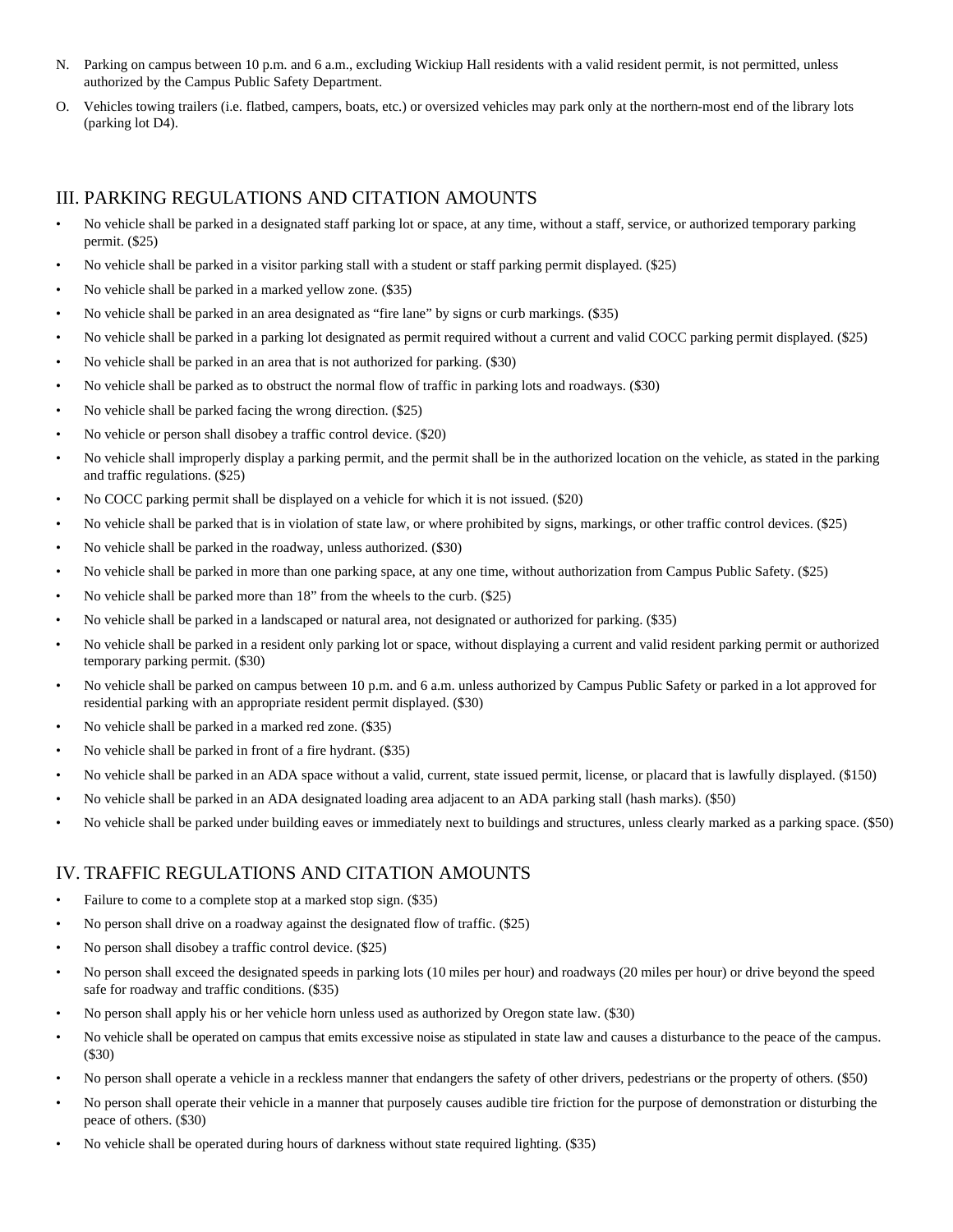- Failure to yield to a pedestrian in a marked crosswalk. (\$35)
- Received five or more parking or traffic violations in the academic year. This penalty is assessed at time of fifth and subsequent violations. Violations that are waived through appeals process or administrative void do not count. (\$50)
- Unlawful use of ADA placard or permit as defined by the State of Oregon, Department of Motor Vehicles. (\$150)
- All drivers are required to follow State of Oregon driving laws while on campus. Laws that are not addressed in separate college policies are hereby enforced. (\$30)
- No unauthorized person shall move, change, drive into or beyond any area temporarily designated as closed or with other traffic direction as indicated by a temporary traffic control device such as traffic cones, barricades or signs. (\$40)
- Upon activation of caution lights and display of lighted stop sign on a campus shuttle bus, motorists approaching from in front and behind the bus shall stop until the driver deactivates the lights and stop sign. (\$40)

### SECTION C

# POLICY ENFORCEMENT

### DISCIPLINARY ACTION

- A. Citations will be issued for failure to comply with these regulations.
- B. The Registrar will be asked to withhold registration materials or transcripts of students who have failed to meet their financial obligations to the College, including non-payment of traffic and parking citations. Unpaid accounts may also be sent to the Oregon Department of Revenue for collection.
- C. A vehicle owner/operator who receives five (5) traffic/parking citations, paid or unpaid, within the academic year is subject to having their vehicle impounded and campus parking privileges revoked. Vehicles may also be impounded if parked in a manner that is deemed a hazard or violation of college policy. Vehicles are towed at the expense of the owner/operator. The owner/operator may also be subject to a student conduct hearing.
- D. All penalties for violations must be paid at Admissions and Records, located in the Boyle Education Center. Citations become delinquent seven (7) business days after issuance. Violators may mail payment (ticket must be included) for fines directly to the Cashier, Boyle Education Center, 2600 NW College Way, Bend, OR 97703. Fines may be reduced by \$5, if paid within seven (7) business days.

### APPEALS OF CITATIONS

- A. All COCC citations, may be appealed to the Citation Appeals Committee. City citations must be appealed to the Bend Municipal Court.
- B. The Citation Appeals Committee has the responsibility of adjudicating most (city citations excluded) traffic, parking, and policy citation appeals. If you believe you received a citation in error, or there were extenuating circumstances which should be considered, you have the right to appeal your citation. Appeal forms are available at the Campus Public Safety Office, the ASCOCC Student Government office in the Campus Center, the Admissions and Records office, and the Information Booth located in the Boyle Education Center.

#### Appeals Procedure:

- 1. Obtain an official appeal form at one of the previously listed locations.
- 2. Fill the form out completely. Incomplete forms will not be considered.
- 3. Attach a legible copy of the citation to the appeal form.
- 4. Keep a photocopy of the citation and the appeal form for your own records.
- 5. File the completed appeal form at the Campus Public Safety department, located in the Boyle Education Center, or mail to Campus Public Safety at 2600 NW College Way, Bend, OR 97703.
- 6. COCC's Citation Appeals Committee will review all appeals received. If you wish to be present, indicate so on your appeal form, and the appeal board will set up an appointment.
- 7. The Citation Appeals Committee will usually notify you by mail of their decision within 2 weeks (14 days) of review.
- 8. You are encouraged to pay your fine within seven days of issuance in order to take advantage of the reduction in charges (\$5 off total citation). If your appeal is approved, your payment will be refunded by the cashier.
- 9. All fines must be paid or resolved prior to registration periods or you will not be allowed to register for the following term.
- 10. All fines must be paid at the Admissions and Records office during regular business hours, by mail, or online.
- 11. The Citation Appeals Committee's decision is final.